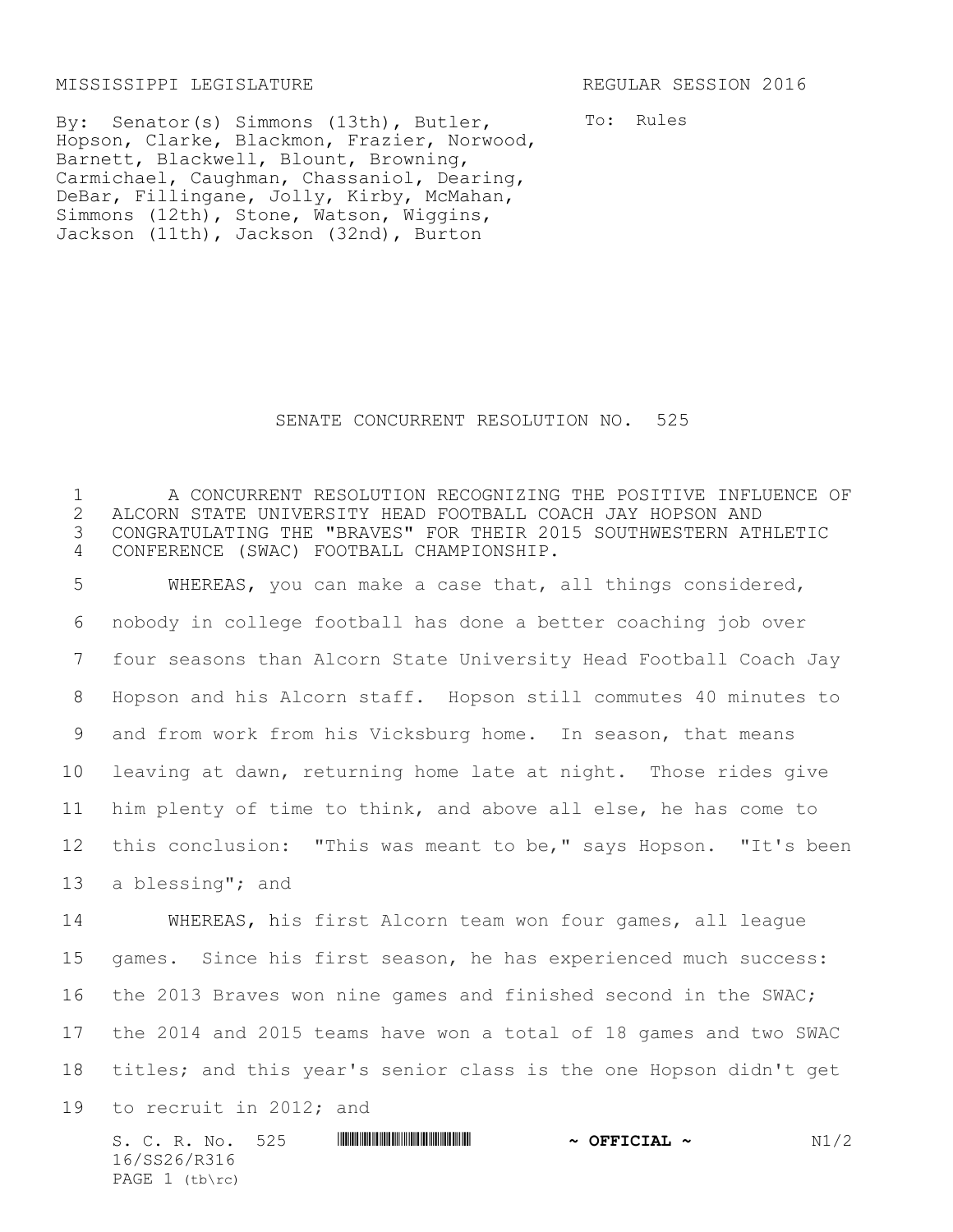WHEREAS, "At Alcorn, we're all purple and gold," Hopson said. He does not have time to deal with race. He is racing to create a program basically from scratch. Hopson hired Fred McNair and Willie Simmons as his first two coaches and went to work. Says McNair, who remains as Hopson's Assistant Head Coach and Quarterbacks Coach, "Nobody will outwork Jay. I don't just mean coaching and recruiting. I mean everything." For his first game against the defending SWAC Champion, Grambling and its famous Coach, Doug Williams, Alcorn beat Grambling 22-21. It was "still 29 the greatest moment that I've experienced as a Head Coach," says Hopson, who has won two league Championships since that victory; and

 WHEREAS, the Braves rolled up an outstanding 411 yards on the ground in the SWAC title game against Grambling on December 5, 2015. The Celebration Bowl in Atlanta on December 19, 2015, matching champions of the two historically black Division-I conferences, had four scoring plays in the first quarter cover a combined 315 yards. North Carolina A&T (10-2) used a slew of big plays for a 41-34 win over Alcorn State (9-4). A 73-yard scoring run with 4:17 left in the game was the game-winner, although Alcorn State threatened the Aggies till the end. Only when Lenorris Footman's fourth-and-goal pass from the 9-yard-line sailed over a receiver with nine seconds left was North Carolina A&T safe; and

S. C. R. No. 525 \*SS26/R316\* **~ OFFICIAL ~** 16/SS26/R316 PAGE 2 (tb\rc)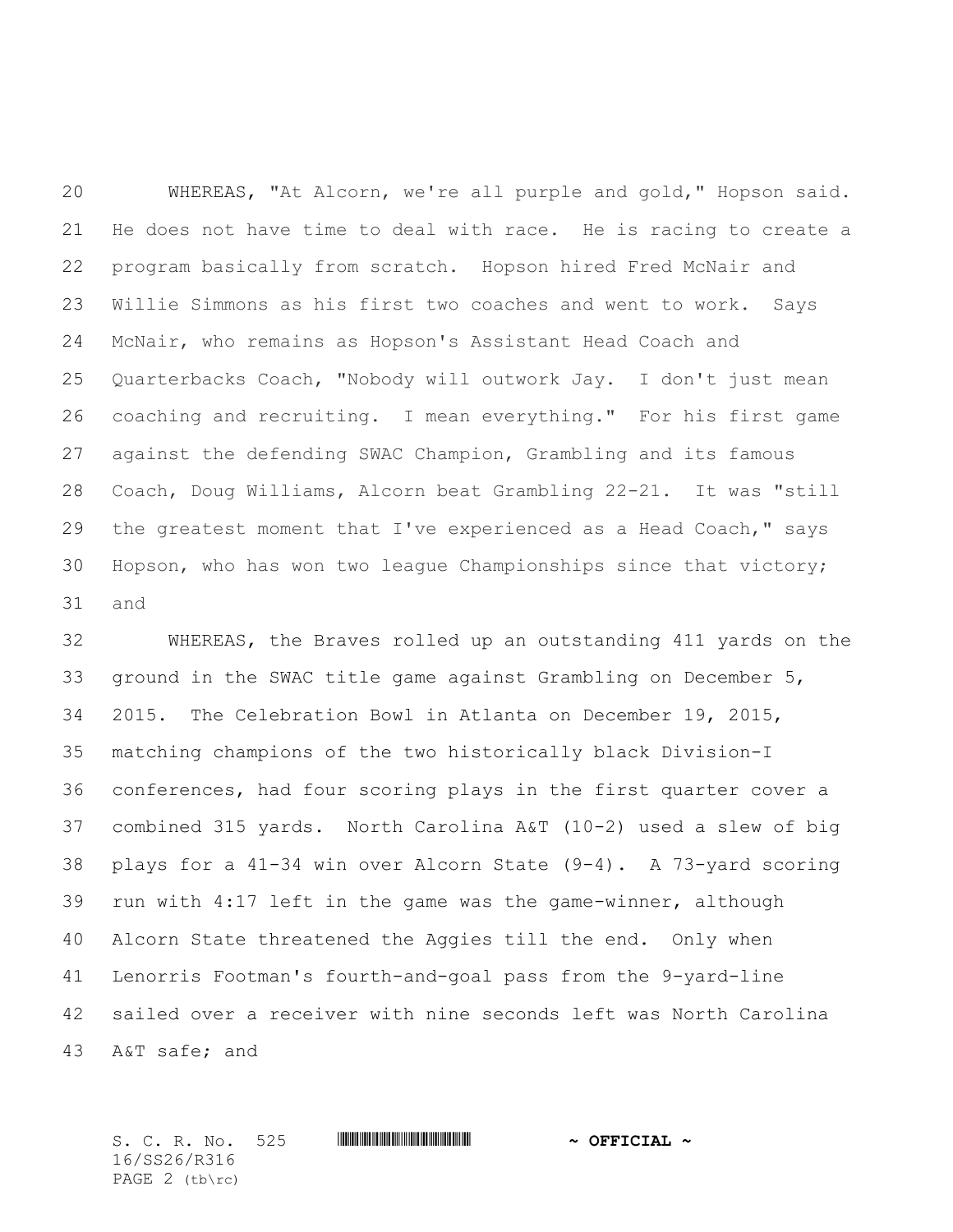WHEREAS, the 2015 Braves SWAC Championship Roster is: Deago Sama; Joe Price; John Gibbs, Jr.; Charles Hughes; Tollette George; Tavares Johnson, Jr.; Jordan Payne; Jarvis Turner; Marquis Warford; Jaborian McKenzie; Brandon Vessell; Noah Johnson; Deundre Pickett-White; Ben Brooks; Haiden McCraney; Lenorris Footman; LaShaun Ealey; Anthony Williams, Jr.; AJ Bruce; Quinton Cantue; Darryan Ragsdale; D'Andre Smith; Warren Gatewood; Eric Foster; Quintin Smith; Daniel Franklin; Kylan Johnson; Jeremiah Sams; Darius Dean; Christian Brown; Stacey Garner; Damon Watkins; De'Lance Turner; Ashton Hall; Arron Baker; Terry Whittington; Demetrious Whitehead; Trae Ferrell; Evan Grimes; Josh Ivery; Darien Anderson; Jayron Harness; Michael Lester; Michael Hurns; Terrell Williams; Solomon Muhammad; Ramonte Bell; Darrell Henderson; Dwayne King, Jr.; Julius Lawrence; Darien Moody; Chris Matthews; Davonte Hill; Ferderrick Ross; Theron Bonds; Pablo Williams, Jr.; Iskeli Ongosia; Toto'a Leilua; Detonio Dade; Deonte Brooks; Johnathan Scott; Jeffery Reno, Jr.; Ladonn Bolden; Chris McCrea; Eric Snow; Edrick Thigpen; William Gordon; Isaac Sampson; Corbin Johnson; Raidarious Anderson; Stephen Glover; LaDarrien Davis; Jalen Walker; Norlando Veals; Troy Hobbs, Jr.; Brandon Campbell; Lamarvin Ashley; Metise Moore; Kenyon Brantley; Antonio Wells; Michael Ajumobi; Bryce Mingo-Bradley; Michael Brooks, Jr.; Johnathon Hauer; Jaquaveon Bolles; Deion McNair; and Ramone Atkins. Coaching staff: Jay Hopson, Head Football Coach; Fred Kaiss, Offensive Coordinator; Tony Pecoraro, Defensive

S. C. R. No. 525 **WILL AND A SEPT CIAL ~** 16/SS26/R316 PAGE 3 (tb\rc)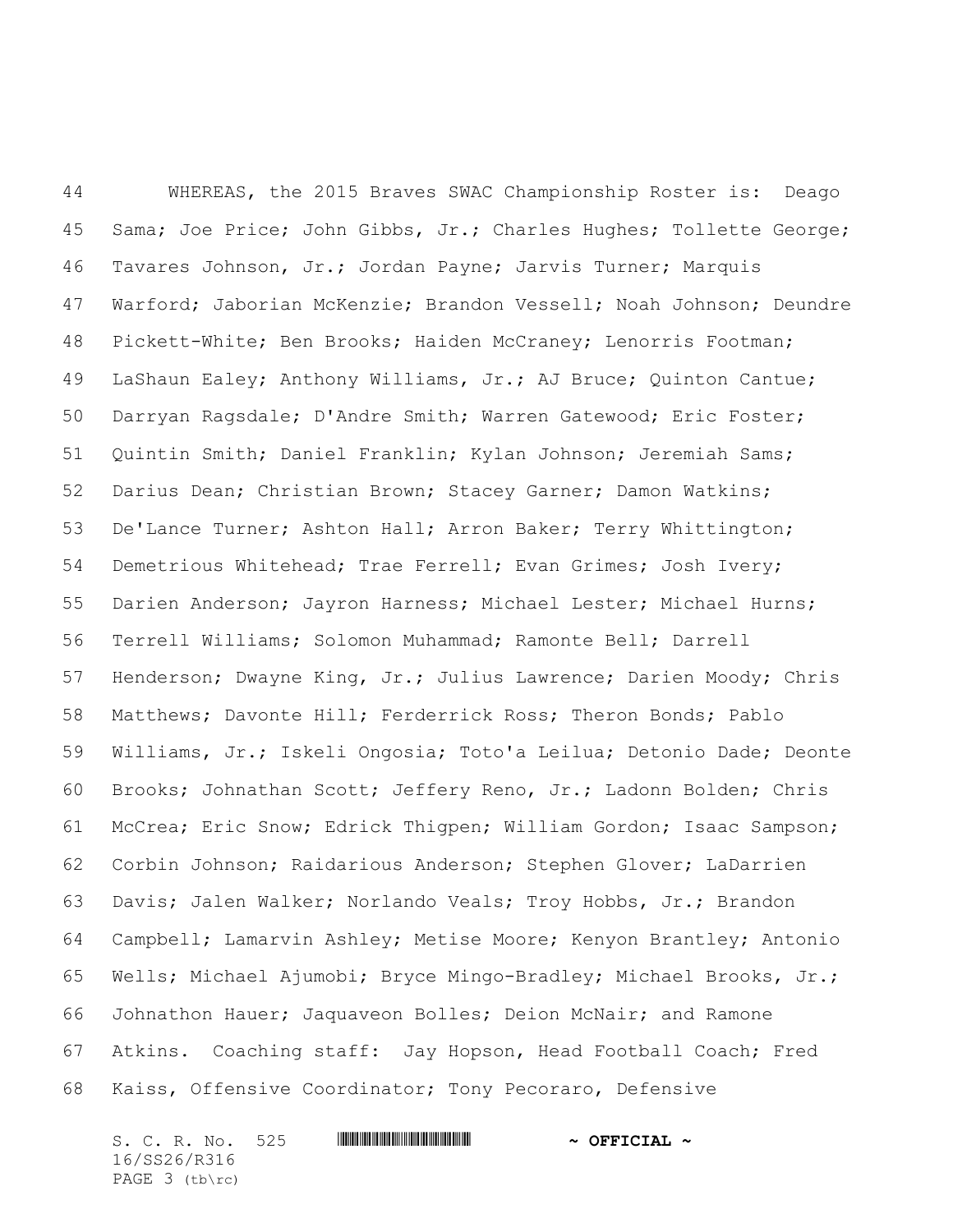Coordinator; Fred McNair, Assistant Head Coach/Quarterbacks Coach; Cedric Thomas, Defensive Back Coach; Wes Turner, Linebackers Coach/Videographer/Football Ops; Derek Nicholson, Defensive Line; Shannon Harris; Wide Receivers; Ryan Stanchek, Offensive Line Coach; AJ Antonescu, Tight End; Kenry Tolbert, Graduate Assistant/Defensive Line; William Prince, Equipment Manager/Strength and Conditioning; and Roderick Young, Athletic Trainer; and

 WHEREAS, Alcorn State University is known for its family culture. Jay Hopson grew up as a huge Alcorn football fan. He was raised 40 miles from Alcorn's campus in Vicksburg. In high school, he played with and against a lot of future Alcorn State players. "I can remember the Mississippi Valley State game when Jerry Rice was playing and Ike Holt was the DB at Alcorn," Hopson 83 said. "He was the premier defensive back in the SWAC, and they were playing Jerry Rice and Willie Totten at Valley State, and Archie 'Gunslinger' Cooley was the Head Coach at Valley, and Marino (Casem) was the Head Coach at Alcorn. And that game had such huge hype, that it went to Jackson where 63,500 showed up for that game. That is still the largest sporting event attended in the State of Mississippi. The "Who Dat' chant didn't start with the New Orleans Saints. 'Who Dat' started on the Alcorn State University campus in Lorman." When Alcorn State University created a plan to identify the most qualified candidates for Alcorn State football, one of the most important qualifications

S. C. R. No. 525 **WILL AND ALLEST AND A OFFICIAL ~** 16/SS26/R316 PAGE 4 (tb\rc)